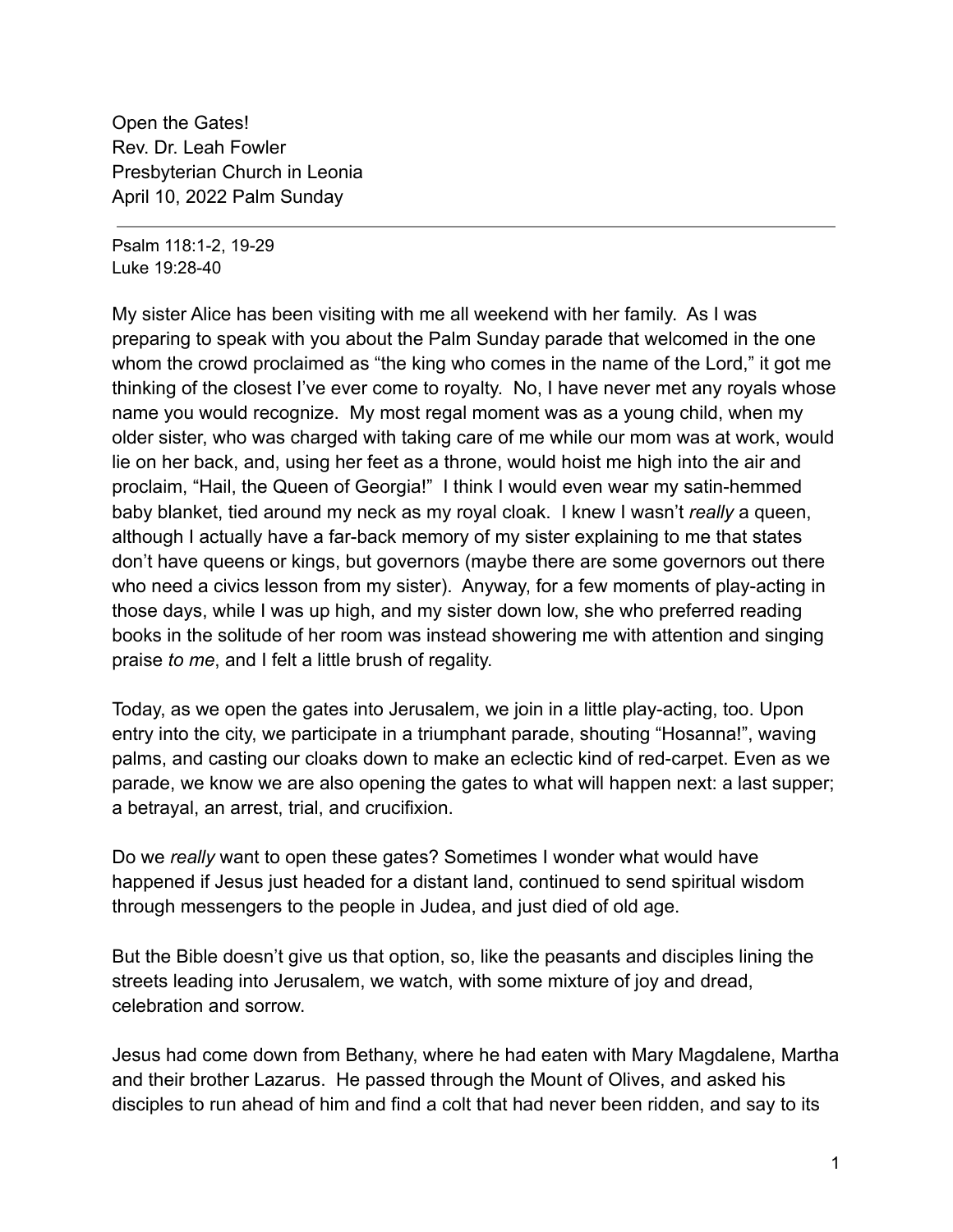owners that The Master needs it. In Matthew and Mark, they mention a donkey, and in Luke and John, the story tells it as Jesus riding a colt. Perhaps both were true and it was a *young* donkey, but regardless, I imagine this borrowed animal was a humble form of transportation.

We see Jesus' followers gathering to watch for Jesus' entry from the *east* gate of Jerusalem, where the Temple stood. However, on the *opposite* side of Jerusalem, at about the same time, the Imperial Parade with Pontius Pilate was also happening at the West gate. Think of it: at the same time that Jesus rode in on a borrowed animal, with donated, dusty cloaks as his saddle, Pontious Pilate would have ridden astride a war horse from the west side of Jerusalem. Snap of leather, clink of armor, shining of swords, thud of hooves, soldiers surrounding him, Pilate's arrival carried with it the prestige of empire, and it put on display the kind of violence that could come with it for those who did not fall into line.

Pilate was the Roman governor over Judea and the surrounding areas, and while he did not live in Jerusalem, each year he made his way into this ancient city, the city of David, for the Passover, since it was the holiest of weeks for the Jews. The Passover, we remember, tells the story of liberation of the Hebrews when they were captives. In a mighty reversal, the Egyptian army that kept the Hebrews enslaved were the ones who were swallowed up by the Red Sea. So you can imagine that the Roman authorities, who were the occupying power over Jerusalem, would get a *little nervous* and want to practice some crowd control in case any Jews tried to take those spiritual themes of liberation literally.

In addition, the Roman belief of the time was that the Emperor was the earthly manifestation of the divine. Pontius Pilate, as representative of the Emperor, carried with him that authority, and his presence in Jerusalem helped the belief in a holy Emperor take form and shape, giving a visual example of the hierarchy between Roman authorities and Jewish peasant class.

But Jesus' entry into Jerusalem set up a parody of what was happening at the same time Pilate was supposed to have his moment. Where Pilate modeled power, Jesus modeled peace. Where Rome represented prestige, Jesus represented the peasants. And yet, the glories proclaimed by the people watching Jesus went to the heavens, *not* to the emperor whom Pilate represented. *This was going to be a problem for Jesus.*

What if Jesus had simply ridden in the other direction, and instead of heading into Jerusalem, he had headed into the mountains somewhere, and settled into a quiet existence, praying and practicing the peace which he proclaimed? We certainly know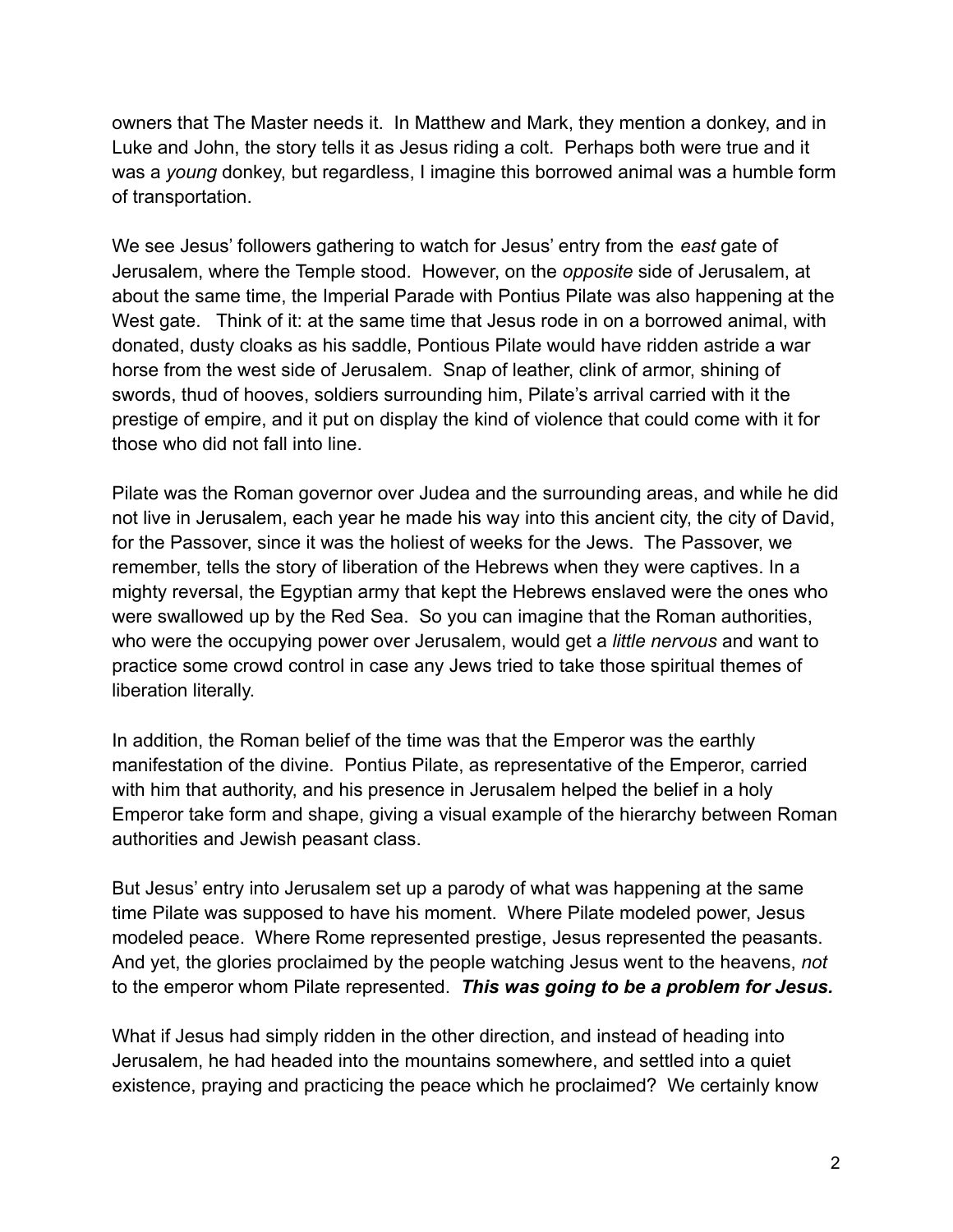other leaders– prominent and impactful ones– who have done just that; think of the Dalai Lama, who left Tibet due to political persecution; living away from his spiritual home, he has been able to cultivate a worldwide following as he shares teachings about peace and enlightenment.

But that is not the direction Jesus took. He went right to the heart of a city that would break his heart. "As he came near and saw the city, he wept over it."

Looking at Jesus' parade into Jerusalem as political satire reminds me of a TV show that was popular in Ukraine for many years, and is now also available to stream in the US. It's called "Servant of the People." In it, an actor-comedian named Volodymyr Zelensky plays a high history teacher. I haven't watched the show myself but as a review described, he was "Packing up his things after a class one day, when the history teacher spouts off to a friend, burning with frustration over the government's corruption, the public's apathy and how a secretive group of oligarchs – always depicted in dark rooms, scheming over luxurious food and drink – run everything from the shadows." <sup>1</sup> His rant gets recorded by a student, who posts it to social media where it goes *viral*. He becomes so popular, and with the help of his students who fundraise for an election campaign, in a whirlwind election he becomes president.

Does art imitate life, or does life imitate art? In Ukraine, this TV show propelled Zelensky– the real man behind the character– to such popularity that he did in fact run for president in real life… and he won! The world was still figuring out what kind of leader this unexpected politician would become, when Russia waged war on Ukraine just 2 months ago; now, Zelensky is a household name.

Those who were in collusion with the Roman Empire, whether out of fear, or out of longing for the status and riches that association with Rome \*might\* bring, saw Jesus' satirical parade for the threat it held. Jesus and his message could **go viral**. They knew that life, indeed, could imitate art and that what space Jesus had already taken up in the hearts of his followers was space that no longer could be owned by Rome. Some even tried to silence the crowd's cheers: '"Teacher, order your disciples to stop.' He answered, "'I tell you, if these were silent, the stones would shout out.'"

Jesus knew that by this point, the cat was already out of the bag. There was no turning back– even if they tried for silence, the rocks would continue the chorus begun by the people. Not just the people, but indeed God's creation itself, was testifying to the glory of a humble man on a simple beast.

<sup>&</sup>lt;sup>1</sup> Eric Deggans,"' In 'Servant of the People,' viewers got a glimpse of the future President Zelenskyy" on *NPR.org* March 21, 2022